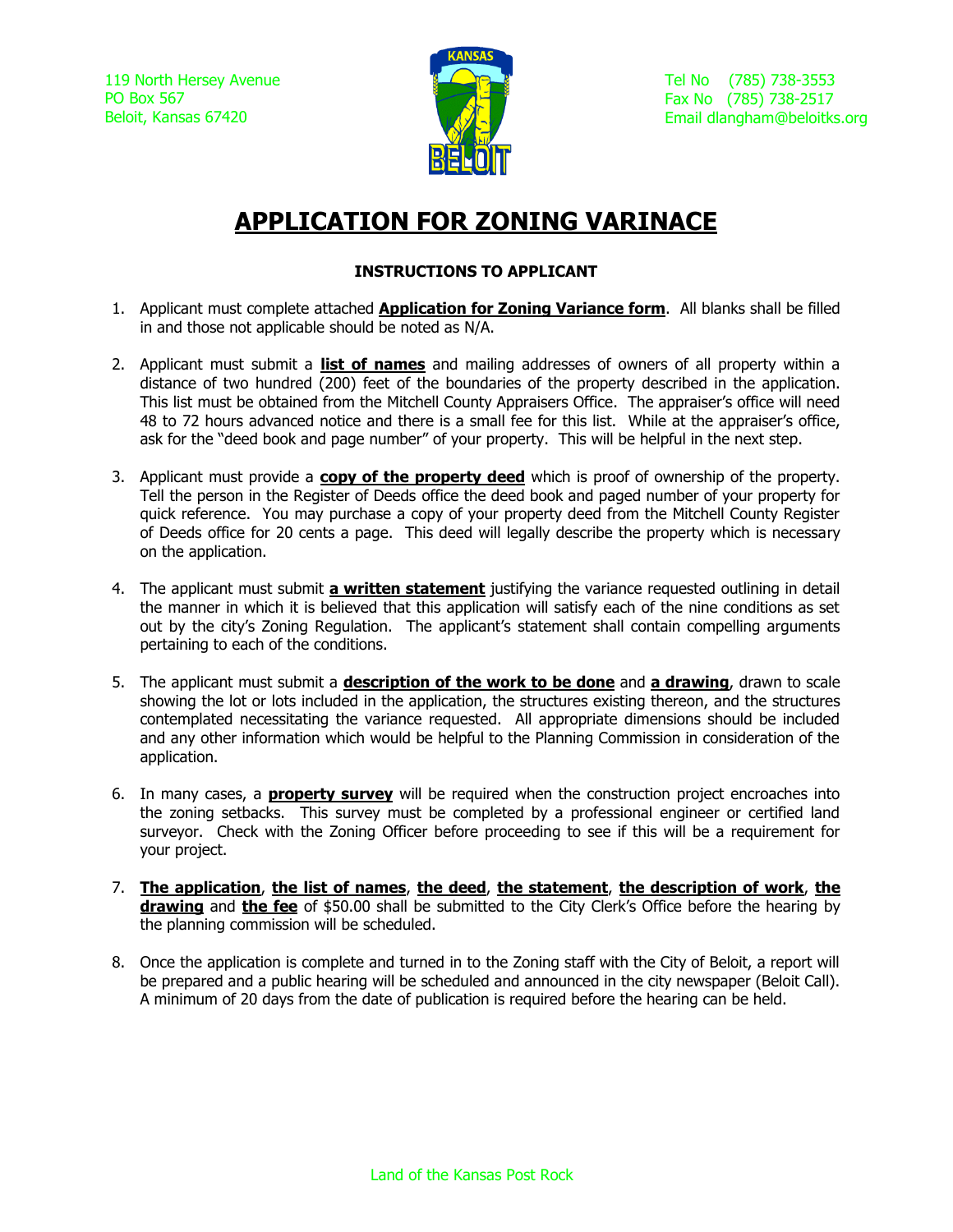## **APPLICATION FOR ZONING VARINACE**

| 4.                                                                                      |                    |  |                                                                        |                                                                                                         |
|-----------------------------------------------------------------------------------------|--------------------|--|------------------------------------------------------------------------|---------------------------------------------------------------------------------------------------------|
| 5.                                                                                      |                    |  |                                                                        |                                                                                                         |
| Relationship of applicant to property is that of: _______________________________<br>6. |                    |  |                                                                        |                                                                                                         |
|                                                                                         |                    |  |                                                                        |                                                                                                         |
|                                                                                         |                    |  |                                                                        |                                                                                                         |
|                                                                                         |                    |  |                                                                        |                                                                                                         |
|                                                                                         |                    |  |                                                                        |                                                                                                         |
|                                                                                         |                    |  |                                                                        |                                                                                                         |
|                                                                                         |                    |  |                                                                        |                                                                                                         |
|                                                                                         |                    |  |                                                                        |                                                                                                         |
|                                                                                         |                    |  |                                                                        |                                                                                                         |
|                                                                                         |                    |  | in Beloit, KS; and which is presently <b>zoned as</b> $\frac{R2}{r}$ . |                                                                                                         |
|                                                                                         | legal description. |  |                                                                        | Give legal description or metes and bounds description below or on attached sheet if different than the |
|                                                                                         |                    |  |                                                                        |                                                                                                         |
|                                                                                         |                    |  |                                                                        |                                                                                                         |
|                                                                                         |                    |  |                                                                        |                                                                                                         |
|                                                                                         |                    |  |                                                                        |                                                                                                         |

As the applicant herein, or the authorized agent, I acknowledge:

- a. That I have received an instruction sheet concerning the filing and hearing of this matter.
- b. That I have been advised of the fee requirements established, and that the appropriate fee is herewith tendered.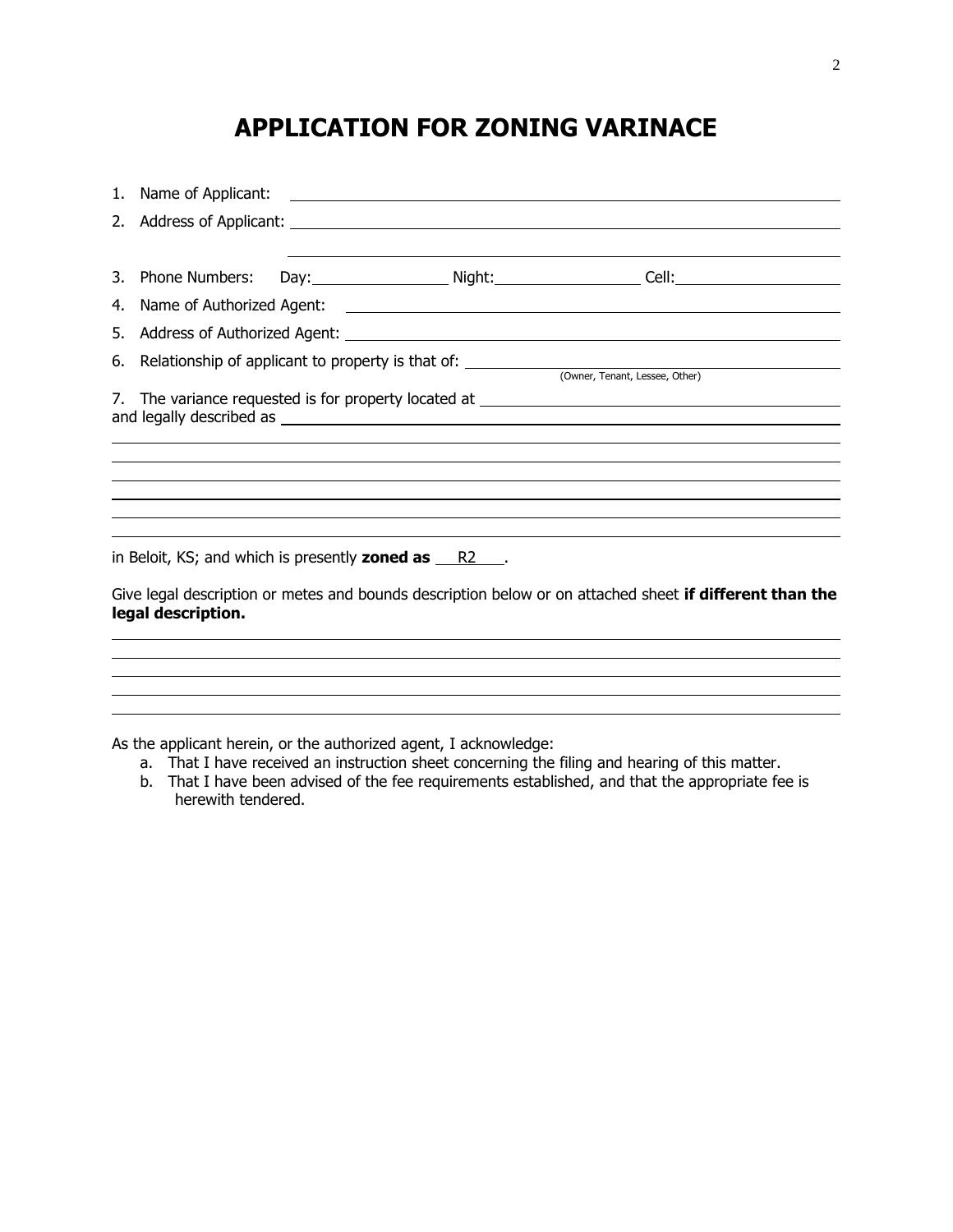### **JUSTIFICATION**

<u> 1989 - Johann Stoff, amerikansk politiker (d. 1989)</u>

- 1. Use of this property is limited due to the following physical, topographical and geologic features:
- 2. Without a variance there can be no reasonable use of this property because:
- 3. The variance is requested for the following reasons:
- 4. The necessity for the variance was not created by me because:
- 5. The property possesses one or more unique characteristics generally not applicable to similarly situated properties in these ways:

<u> 1989 - Johann Stoff, amerikansk politiker (d. 1989)</u>

<u> 1989 - Johann Stoff, die staatsbeskip van die Stoff van die Stoff van die Stoff van die Stoff van die Stoff</u>

- 6. The grant of the variance is the minimum variance necessary to allow reasonable use of the property.
- 7. The grant of the variance will not be injurious to the public health, safety or welfare.

- 8. I understand that the grant of a variance will not grant any special privileges to me.
- 9. I understand that a request for a variance for reduction of setbacks requires a property line survey by a licensed engineer or certified land surveyor.

Applicant signature Authorized Agent signature

Received in the office of the City Clerk, on the day of , 20 , together with the appropriate fee of \$50.00.

Planning Commission Secretary or Zoning Officer